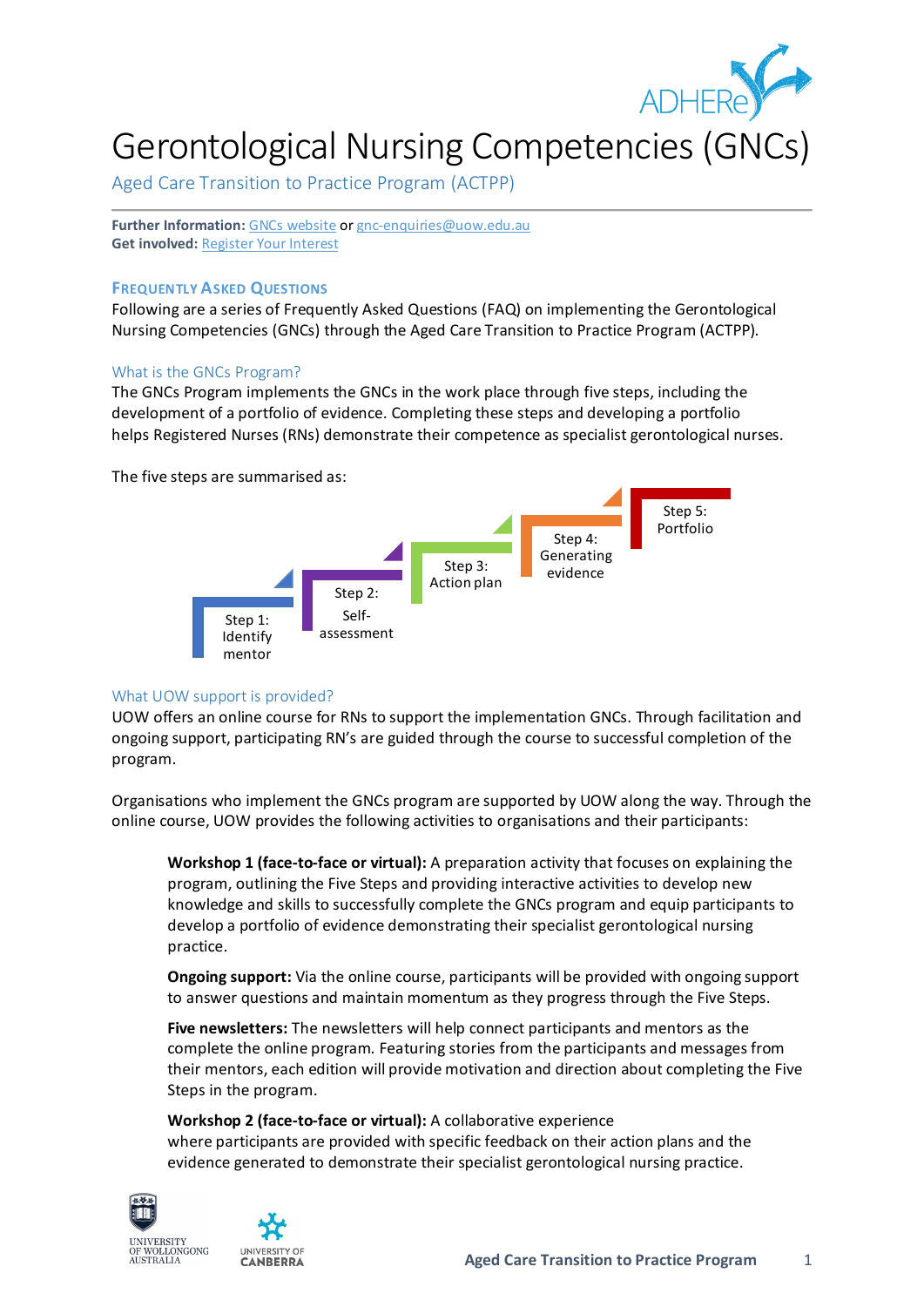

# How ARE participants selected?

There are a few options for identifying and selecting participants:

- **Direct Nomination by Manager:** The most successful model for selecting participants is through a direct nomination process by managers of practitioners who have the potential to be future leaders work towards essential level of practice or those who are already in leadership positions work towards the enhanced level of practice.
- **Call for Expressions of Interest (EOI):** An additional strategy is to call for 'expressions of interest' so that practitioners who have the capacity to complete the GNCs program selfnominate.
- **New Grads or Existing Learners:** New graduates, practitioners who have postgraduate degrees or currently undertaking further study have the skills required to successfully complete the GNCs program. Those willing to undertake further study have the motivation to learn the new skills required to successfully complete the GNCs program.

Importantly, participants who successfully complete the GNCs program become the future mentors for the GNCs program. Embedded in the GNCs program is a capacity building strategy to sustain the momentum created from each cohort of participants successfully completing their portfolio of evidence demonstrating their specialist gerontological nursing practice.

#### How long does it take to complete?

The program is designed to take participants on a **six month** learning journey, via the online course. Some flexibility may be considered on a case-by-case basis.

# What commitment is required by the organisation?

All organisations who implement the GNCs program are asked that they support groups/cohorts of practitioners through to completion. Integral to the success of the GNCs program is the support of mentors. Organisations are asked to nominate mentors to support the participants. The main role of mentors is to motivate and guide participating practitioners through the Five Steps of the GNCs program.

Practically, organisations are expected to provide the following support when implementing the GNCs program:

- Work time for participants to meet with their mentors every four to six weeks, for one to two hours, for the six month duration of the GNCs program, that is, until the participating practitioners submit their portfolios.
- Allocate one senior staff member to become a mentor for each group of 3-5 practitioners completing the GNCs program.
- Work time for the participants and mentors to attend Workshop 1 (five hours) and Workshop 2 (three hours)
- Work time for the participants and mentors to engage with the UOW support offered through the online course, during the implementation of the GNCs program. This support includes our online course content, resources and newsletters, to ensure the participants successfully complete the GNCs program.
- Work time for the mentors to engage the practitioners in the GNCs program, for example, communicating reminders to the participants about using the UOW support available to them through the online course and other resources, along with administrative time to organise the mentor meetings.



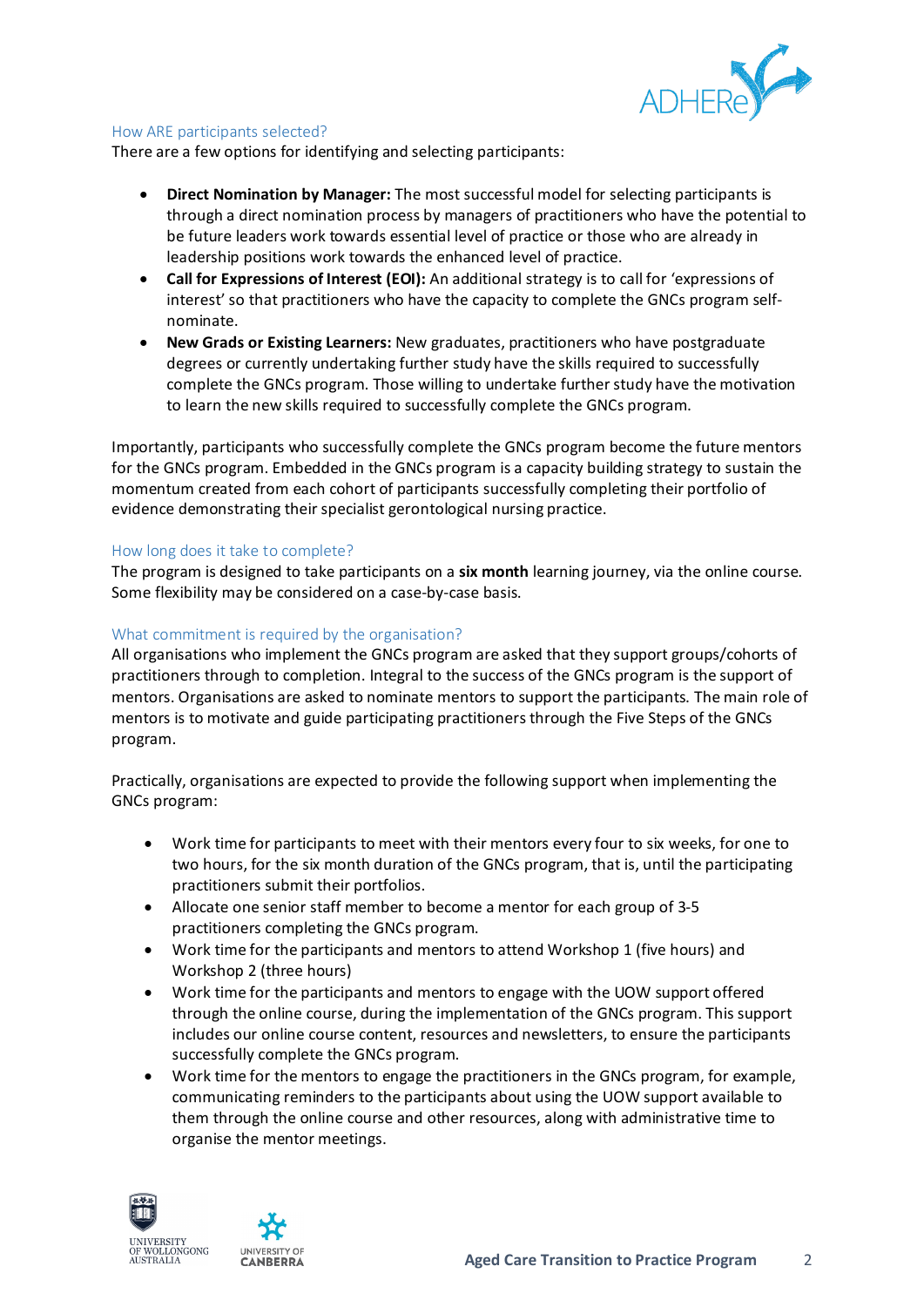

Individual practitioners who participate in the GNCs program also need to make their own personal and professional commitment to actively engage with the online course. During the GNCs program, we imagine that individual participants will need to commit an average of two hours a fortnight to move through Steps One to Five and move forward to successful completion.

Importantly, some of this time will be part of individual practitioner CPD time that is required for their re-registration. We encourage participants to consider their involvement in the GNCs program as one way of meeting these requirements.

Participants also need to find additional CPD time to complete the GNCs program because the NMB compulsory CPD hours is 20 hours which is less than half an hour per fortnight.

Practitioners who engage in the GNCs program make a commitment to extend their knowledge and skills while they complete the GNCs program and by the end they achieve their goal of generating a portfolio of evidence that demonstrates their specialist gerontological nursing practice.

#### How is the portfolio of evidence assessed?

Portfolio assessment is a two-stage process:

- 1. The mentor of the participant approves that the portfolio of evidence reflects specialist gerontological nursing practice at the Essential **or** Enhanced Level of Practice.
- 2. A UOW course facilitator confirms the endorsement and approves the issue of a certificate of completion for the participant.

# Can the GNCs program support my organisation to meet the Aged care standards?

Yes - the GNCs match clearly with the aged care standards. Having RNs in your organisation who demonstrate their specialist gerontological nursing practice will provide you with the capacity to more easily meet the aged care standards. This is because, during the GNCs program, these RNs will develop the knowledge and skills to demonstrate how your organisation is already meeting the aged care standards, identify any gaps and most importantly develop action plans to address gaps and evaluation strategies to monitor their implementation.